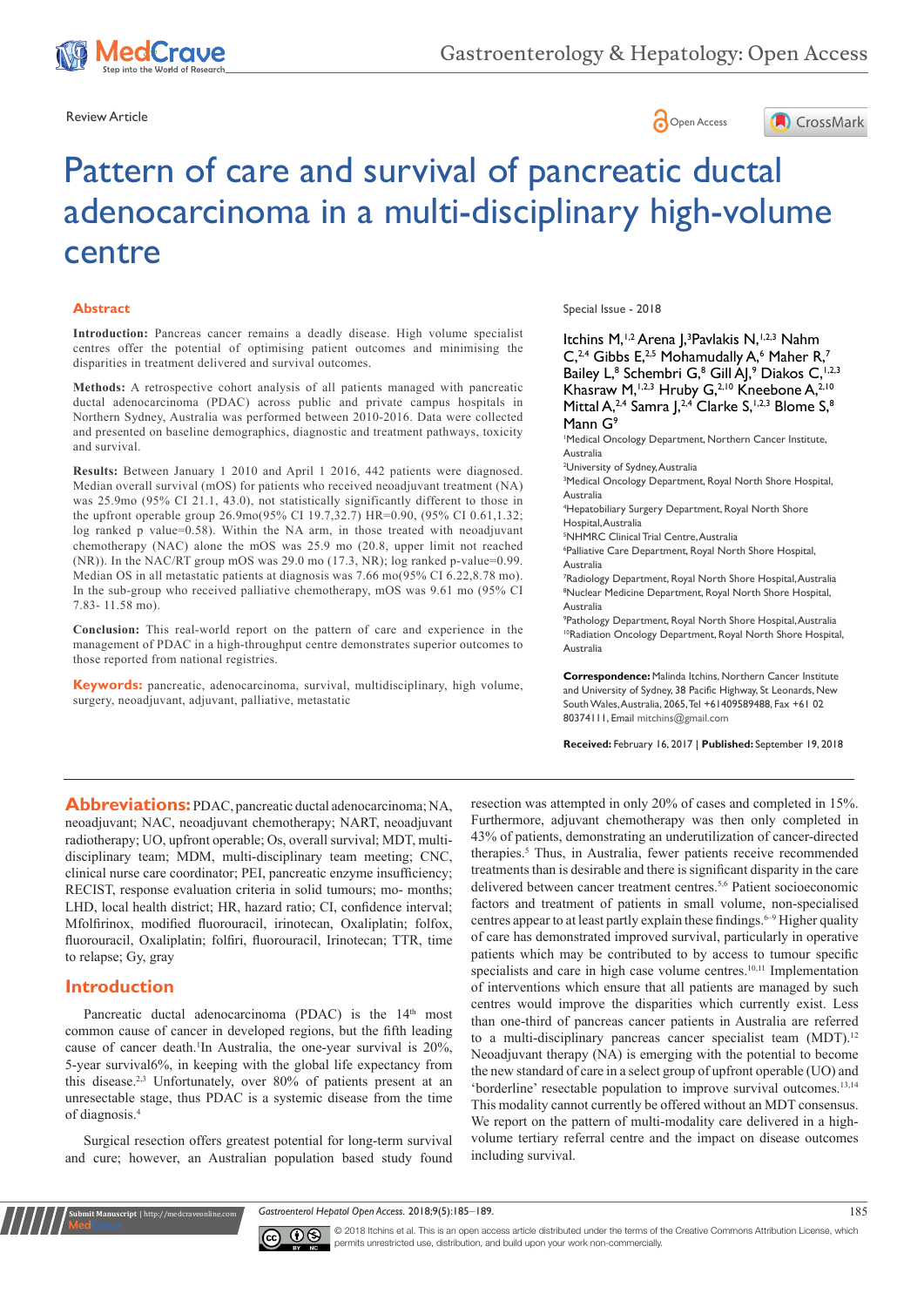*Pattern of care and survival of pancreatic ductal adenocarcinoma in a multi-disciplinary high-volume centre* **<sup>186</sup>** Copyright:

# **Methods**

#### **Patients**

Approval for the conduct of this study was obtained from the Northern Sydney Local Health District Human Research Ethics Committee. A retrospective cohort analysis of all patients managed with PDAC across public and private campus hospitals in Northern Sydney, Australia was performed between 2010-2016. Patients were identified by searching electronic medical records. Patients reviewed as a second opinion who continued treatment with their external specialist were not included. All patients were discussed in a multidisciplinary meeting (MDM) by a panel of pancreas cancer specialists directing their treatment pathway. Teleconference facilities were available for external specialists to join the MDM from remote locations.

#### **Patient pathway**

Patients underwent evaluation including clinical history, physical examination, complete laboratory assessment and preoperative imaging with triple-phase CT scans. In July 2016, radiology reporting introduced a standardized template to define radiological stage and resectability. Histopathological/cytological confirmation of PDAC was required in all patients unless deemed infeasible. Investigations were coordinated by the pancreas cancer clinical nurse care coordinator, introduced in 2012, who was referred all new diagnoses and followed the patient throughout their treatment pathway from diagnosis. In the operative work-up, laparoscopy and peritoneal washings were recommended. Abdominal MRI and/or PET scans were performed as required by the MDM.15 Patients deemed potentially resectable were considered for NA therapy if there was: any degree of local vessel involvement on imaging (stage 1b-3); if they were enrolled on a clinical trial evaluating NA therapy without vessel involvement;<sup>16</sup> based on patient factors such as age, comorbidities or preference. Only borderline resectable patients were deemed appropriate for NA radiotherapy (RT). All patients were considered for a clinical trial if available. Neoadjuvant, peri-operative, adjuvant and metastatic treatment could have been performed by specialist teams practicing outside of the referral centre, however ongoing MDM review continued in collaboration. Patients proceeding to resection received mandatory perioperative cardiothoracic assessment. Additionally, they were referred to a dietician or the pancreatic enzyme deficiency clinic (PEI). Two surgeons performed all operations (JS, AM). The pathological characteristics at resection were assessed using a standardized structured surgical pathology report<sup>17</sup> and an R0margin was defined as being >1mm clear of tumour (R0>1mm). All operable patients received 6months of perioperative chemotherapy and if deemed appropriate, 25-30 fractions of NA RT with radio sensitising fluorouracil based chemotherapy after completion of 'induction' neoadjuvant chemotherapy (NAC). The chemotherapy regimen utilised was at the discretion of the treating physician based on patient assessment of tolerability. Patients were reviewed with each cycle of chemotherapy by the oncologist or if there was excessive toxicity. Metastatic patients were assessed at appropriate time points for alterations in systemic chemotherapy, use of palliative radiotherapy to symptomatic sites, palliative nerve blocks or liver directed therapy at the physicians' discretion, guided by MDM recommendations. In the palliative setting, generally, the standard of care first-line in those assessed as very good performance status was modified FOLFIRINOX, in good performance status gemcitabine and nabpaclitaxel, borderline performance status single agent gemcitabine and poor performance status best supportive care. In subsequent lines of therapy FOLFOX, FOLFIRI, liposomal irinote can, capecitabine were all considered and prescribed. Review from the surgeon continued despite incurable status and in carefully selected patients with longterm disease stability, metastasectomy was performed. Palliative care referral was offered to operative patients with greater requirement for symptom management and all to metastatic patients. Patients who travelled from remote and rural areas for treatment covered their own personal expenses to do so, supported by government sponsored travel schemes. From 2017, support group information sessions have been introduced.

#### **Statistical analyses**

Time to death and relapse were calculated using the time between the date of diagnosis and the date of death or last known contact. Survival data were presented using the Kaplan Meier method. Median survival times for each subgroup were reported with 95% confidence intervals; and with log-rank statistics used to compare the curves. A Cox proportional hazards model was used to compare survivals of the UO and NA cohorts. Length of stay in hospital was described using median and (interquartile range) IQR and the comparison between UO and NA was done using a Mann-U –Whitney test. All analyses were performed in Stata version 14.0 (2015, StataCorp, Texas, USA).

# **Results**

#### **Patients**

Between January 1 2010 and April 1 2016, 442 patients were diagnosed with PDAC in our institutions. Median age of patients was 69 years (range-38-94 years) and 233(43%) were male. Performance status at diagnosis was not consistently recorded. There was an increase in the number of patients diagnosed annually with 34(8%) in 2010 and 86(19%) in 2014. The proportion of patients receiving NA also increased; one patient (4%) in 2010, compared with 39(40%) in 2015. Two-hundred and twelve (48%) were deemed potentially operable at diagnosis with 230(52%) inoperable. One hundred and thirty-three patients (30%) received curative intent UO. Eighty-seven patients (20%) were treated with NA, 85(19%) with NAC and 24(5%) with NA RT (Figure 1). Seventy-nine percent (n=69) NA patients proceeded to resection. One-hundred and eighty-three patients (41%) were managed in the public sector and 261(59%) in private centres. Two-hundred and thirty-two (52%) resided within the local health district (LHD) and 210(48%) outside. Twenty patients (5%) were managed on a clinical trial including across neoadjuvant, adjuvant and metastatic settings. From 2013 to 2016 there were 86patients diagnosed who lived within the LHD and 62(72%) of these cases received specialist palliative care input.

#### **Treatment**

In the operative cohort the median duration of NAC was 3months (mo) (range: 1-6 mo). The majority of patients received NA gemcitabine/nab-paclitaxel, n=50(59%); and adjuvant gemcitabine, n=31(67%). Modified FOLFIRINOX was the third commonest protocol prescribed (Table 1). Median duration of adjuvant chemotherapy after NA was 3mo (range 1-6). Patients completed 6 mo total perioperative chemotherapy.18 Of the NA patients intended to receive adjuvant chemotherapy, 46(85%) initiated it with only 2(6%) not completing the course. In the NA RT cohort the median dose received was 50Gy (range: 45-54), in 25 fractions (range: 25-30), over 40 days (range: 30- 47). In the UO group, 115 patients (88%) commenced six months of adjuvant chemotherapy and 98(92%) received adjuvant gemcitabine with the remainder receiving gemcitabine and nab-paclitaxel via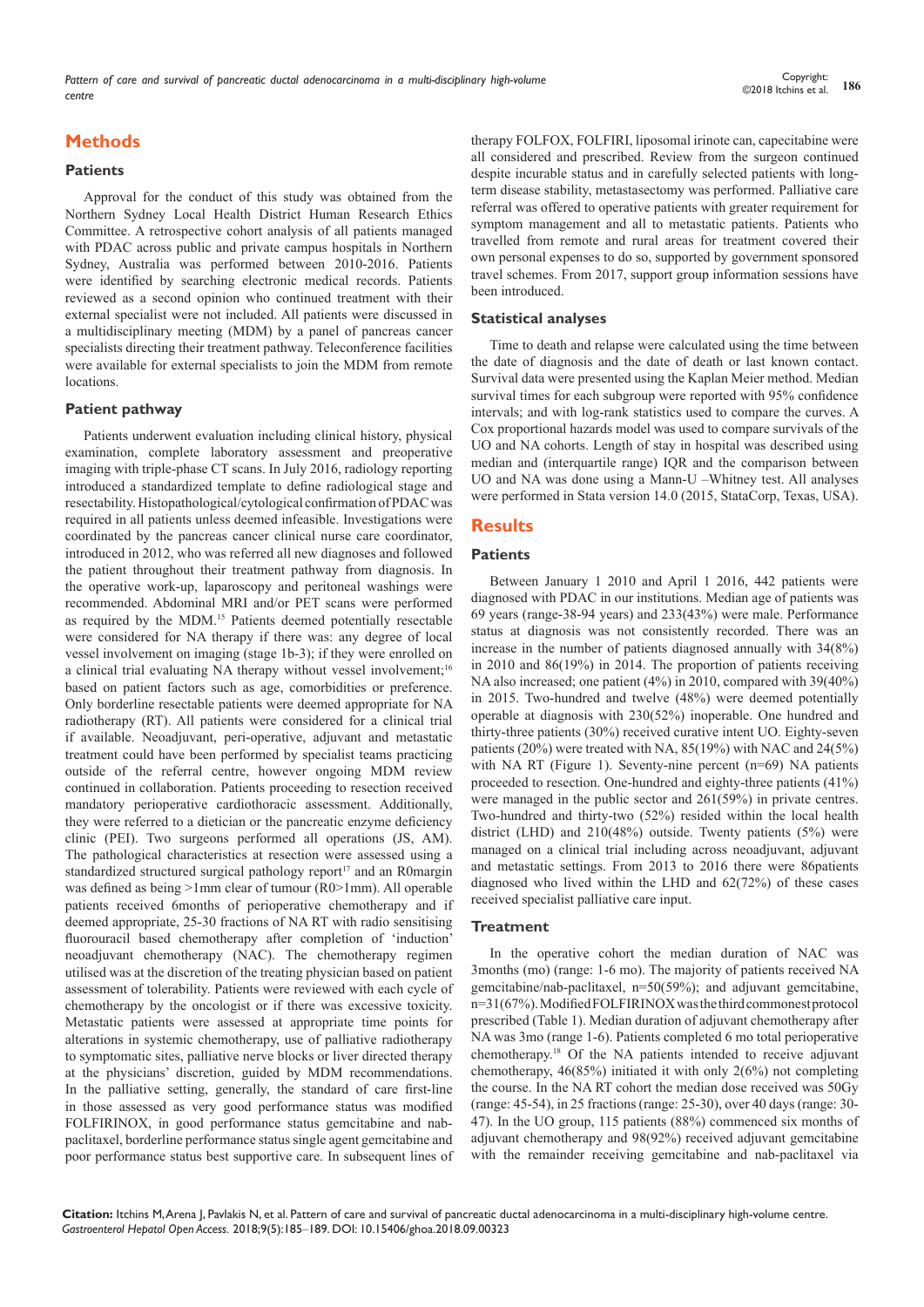a clinical trial.<sup>19</sup> From mid-2016, capecitabine has been combined with gemcitabine in the adjuvant phase.<sup>20</sup> In the metastatic setting, an accurate account of chemotherapy regimens is not presented in this report. One-hundred and twenty-three patients (53%) received at least one cycle of palliative chemotherapy, 11% did not. In 81 patients (35%) their treatment status was not available.

**Table 1** Chemotherapy schedules given in the neoadjuvant and adjuvant settings in those managed with perioperative treatment

| Chemotherapy               | Neoadjuvant n=85 | Adjuvant n=46 |
|----------------------------|------------------|---------------|
| Gemcitabine/Nab-paclitaxel | 50(59%)          | 7(15%)        |
| Gemcitabine                | 15(18%)          | 31(67%)       |
| <b>FOLFIRINOX</b>          | 14(16%)          | 2(4%)         |
| Gemcitabine/Capecitabine   | 0                | 1(2%)         |
| Unknown                    | 6(7%)            | 7(15%)        |



**Figure 1** Upfront diagnostic stage determining ongoing treatment pathway for all PDAC patients.

#### **Efficacy**

Median follow up at data cut-off (December 18 2016) was 3.2 years. At two years 32.6% of the entire cohort were alive; 53.7% of all patients deemed operable at diagnosis and 55.9% of those managed with NA. In the operative cohort median overall survival (mOS) for patients who received NA was 25.9 mo(95% CI 21.1,43.0), not statistically significantly different to those in the UO group 26.9 mo(95% CI 19.7,32.7) HR=0.90,(95% CI 0.61,1.32); log-ranked p-value= 0.58) (Figure 2A). Median OS in metastatic patients at

> å Median Survival (Months, 95% CI) NA= 25.9 (21.1.43.0) Surviva<br>0.75  $UO = 26.9(19.7, 32.7)$ f Overall \$<br>0.50 obability<br>0.25 Log-rank P-value-0.579 g  $25$  $35$  $10$ 15  $\overline{20}$  $30$ 40 45 Number at risk No Chemo ົ<br>84 83 65  $\frac{54}{74}$ 41  $26$  $17$  $11$  $\overline{8}$ NA  $6\phantom{1}6$  $\overline{110}$ 131 125 101 53 43  $31$ 26 23 19 Chemo Neo-adjuvant (NA) Upfront Operable (UO)

diagnosis was 7.66 mo(95% CI 6.22-8.78 mo). In the sub-group who received palliative chemotherapy, mOS was 9.61 mo(95% CI 7.83,11.58 mo) (Figure 2B). Within the NA arm, in those treated with NAC the mOS was 25.9 mo(20.8, upper limit not reached (NR)). In the NAC/RT group mOS was 29.0 mo(17.3, NR); log ranked p value=0.99. Survival by radiological stage at diagnosis in the NA group showed no difference with stage 1 having a mOS 22.3mo (16.3, NR); stage 2 mOS 25.9mo(17.3, NR) and stage 3+ mOS 30.2mo  $(9.0, NR)$ ; log ranked p-value= $0.77<sup>15</sup>$  In the NAC alone group, mOS in those treated with gemcitabine/ nab-paclitaxel (n=46) was 23.0 mo(18.5, NR); gemcitabine (n=14) mOS was 29.0 mo(9.1, NR) and in mFOLFIRINOX mOS was 25.9 mo(11.8, NR); log-ranked p-value 0.92. Three patients had a complete pathological response following NA treatment. Fifty-two NA patients (75%) had an R0 resection including 44(88%) NAC patients and 8 NA RT(62%). The mOS for NA patients with an R0 resection was 29.5 mo 25.26, NR); and in those withan R1 resection mOS was  $20.8 \text{ mo}(12.8, 43.0)$ ; log-ranked p-value p=0.15. Sixty-eight patients (51%) in the UO were R0 at resection with mOS of 30.7 mo(21.5, 47.7) versus the 54 (41%) UO R1 group, mOS was 19.74 mo (14.6, 26.2); log-ranked p-value=0.77, the R stage for 11 patients was unknown. In the NA/RT resected R0 group, mOS was not reached at data-cut and for the NA/ RT R1 resected (n=5) mOS was 43.0 mo (14.0, NR); log-ranked p-value=0.15. For the 22 (28%) NA patients with an N0 nodal status at operation, mOS was 69.2 mo (21.2, NR). In the 44 (68%) NA with N1, mOS was 29.0 mo(17.2, 43.0); log-ranked p-value=0.09. For UO, 107(82%) were N1, and the mOS was 21.5 mo (16.8, 29.2). In the 24 (18%) UO who were N0, median OS had not yet been reached; log-ranked p-value=0.02. The mOS in all-comers living within the LHD with survival data available (n=224) was 13.96 mo and outside (n=205) 17.14m(HR 1.23; 95% CI 1.008-1.50;  $p=0.21$ ). In the operative cohort patients living within the LHD (n=89) mOS was 27.27 mo versus outside (n=118) mOS 26.87 mo (HR 0.99; 95% CI 0.67-1.44; p=0.80). Thirty-five (40%) NA relapsed and all had palliative chemotherapy. Sixty-eight (52%) upfront operable relapsed, 51(68%) received palliative chemotherapy, five did not (7%) and in the remainder it was unknown. Median time to Relapse (TTR) from the date of surgery for all NA patients was 21.44 mo(15.7,43.0); NAC was 18.3 mo(15.1,32.7) and NAC/RT was 43.0 mo (7.1, NR). UO mTTR was 15.9 mo(12.7,23.4). The log ranked p-value for NA versus UO was p=0.99 (Figure 3). Seventy (81%) NA had distant disease at diagnosis of relapse while 19patients (28%) had local disease only and two patients had distant and local relapse. Two patients with RT relapsed locally. Eighty-three (63%) UO had distant disease at relapse; 51(39%) local (3 patients local and distant).



**Figure 2** Kaplan-Meier plot of overall survival in

(A) All neoadjuvant and upfront operable cohorts. (B) Inoperable cohort.

**Citation:** Itchins M, Arena J, Pavlakis N, et al. Pattern of care and survival of pancreatic ductal adenocarcinoma in a multi-disciplinary high-volume centre. *Gastroenterol Hepatol Open Access.* 2018;9(5):185‒189. DOI: [10.15406/ghoa.2018.09.00323](https://doi.org/10.15406/ghoa.2018.09.00323)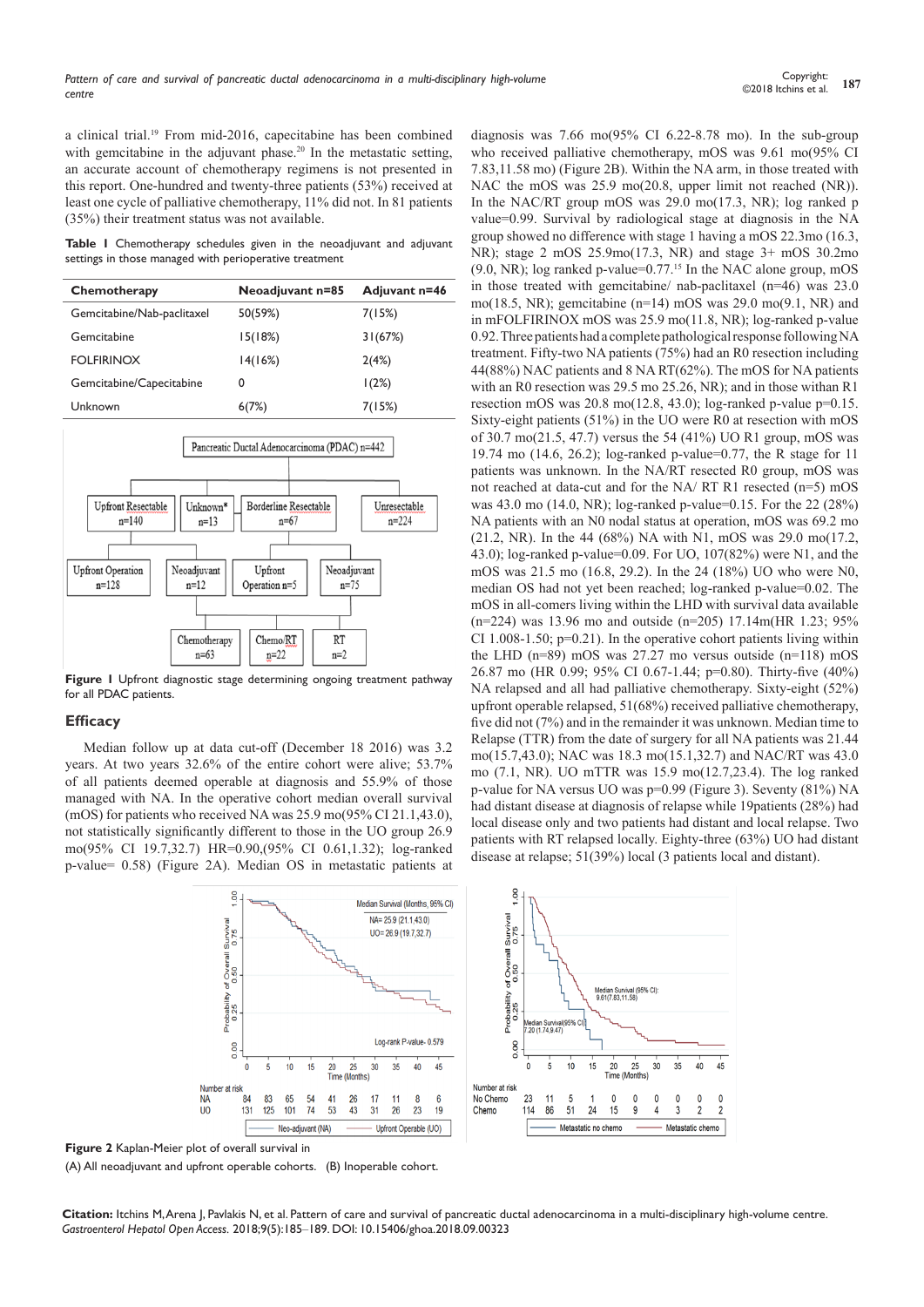#### **Safety**

Chemotherapy toxicity was as expected for the published protocols. Radiotherapy caused no grade 4 or 5 toxicities, and was generally well tolerated with only one case of grade 3 diarrhoea. The most common toxicity was grade 1 lethargy in twelve patients (50%) and nausea in 11(46%). No NA patient died within 90days. Two UO patients died within 30 days, one between 30-90 days. Median length of post-operative hospital stay was 14 days in the UO cohort (11,19) and 13 days in the NA cohort  $(10,17)$ ; log-ranked p value= 0.15.





#### **Discussion**

We present a real world tertiary-referral centre approach to the management of pancreas cancer and consequent outcomes in consecutive patients. These data support the hypothesis that involvement of a high-volume centre in patient care improves survival. Our treatment paradigm is evolving with the updated literature and the results appear to be superior to trial reports across disease stages from highly selected populations.  $13,19,21,22$  Patients are increasingly managed with NA, particularly those with borderline and locally advanced disease. Despite the higher stage of disease at diagnosis, the NA group performed as well as the UO. In our experience, with close multi-disciplinary support and expertise patients undergo timely and comprehensive diagnostic work up, with less toxicity from therapy managed pre-emptively and proactively and fewer complications. In particular perioperative mortality in this cohort was very low. Our centre does not have an operational prospective patient database which is imperative in moving forward to provide a comprehensive report on patient care with accuracy, particularly with reference to quality of life information. Almost half of the patients in this group travelled from outside of the LHD. Although selection bias is expected, these patients achieved comparable outcomes to those within. Furthermore, over half of all patients were managed in the private sector. Given the retrospective nature of this study it is subject to reporting bias. An effort was made to capture all palliative patients; this patient group may however be underrepresented. The involvement of palliative care in a majority of cases in the sub-group of patients reviewed was encouraging. Disappointingly only 5% of patients were enrolled in a clinical trial highlighting the lack of emerging clinical research opportunities for patients over the last five years. Despite multi-modal therapy being delivered, survival in this aggressive disease remains very disappointing. Furthering effective drug development is crucial as is understanding patient selection for optimal treatment pathways. We aspire to reach a future in which we measure survival outcomes in PDAC in years not months.

#### **Conclusion**

This report on the pattern of care and experience in the management of PDAC in a high-throughput centre demonstrates the impact of such a model in achieving comparable if not superior patient outcomes to the enriched clinical trial data to date.

### **Acknowledgements**

None.

## **Conflict of interest**

Author declares that there is no conflict of interest.

#### **References**

- 1. [Ferlay JS, Ervik M. Globocan2012: Estimated Cancer Incidence, Mor](http://globocan.iarc.fr/Default.aspx)[tality and prevalence Worldwide in 2012.](http://globocan.iarc.fr/Default.aspx) *IARC CancerBase*. 2012;11.
- 2. [Australian Institute of Health Welfare. Cancer Survival and Prevalence](https://www.ncbi.nlm.nih.gov/pubmed/23418847)  [in Australia: Period Estimates from 1982 to 2010.](https://www.ncbi.nlm.nih.gov/pubmed/23418847) *Asia Pac J Clin Oncol*[. 2013;9\(1\):29‒39.](https://www.ncbi.nlm.nih.gov/pubmed/23418847)
- 3. [Hidalgo M. Pancreatic cancer.](http://www.nejm.org/doi/full/10.1056/NEJMra0901557) *N Engl J Med.* 2010;362(17):1605-1617.
- 4. [Siegel R, Naishadham D, Jemal A. Cancer statistics, 2013.](https://www.ncbi.nlm.nih.gov/pubmed/23335087) *CA Cancer J Clin*[. 2013;63\(1\):11‒30.](https://www.ncbi.nlm.nih.gov/pubmed/23335087)
- 5. [Burmeister EA, O'Connell DL, Beesley VL, et al. Describing patter](https://www.ncbi.nlm.nih.gov/pubmed/26262591)[ns of care in pancreatic cancer: a population-based study.](https://www.ncbi.nlm.nih.gov/pubmed/26262591) *Pancreas*. [2015;44\(8\):1259‒1265.](https://www.ncbi.nlm.nih.gov/pubmed/26262591)
- 6. [Abraham A, Al Refaie WB, Parsons HM, et al. Disparities in pancreas](https://www.ncbi.nlm.nih.gov/pubmed/23579872)  cancer care. *Ann Surg Oncol.* 2013:20(6):2078–2087.
- 7. [Asare EA, Washington M, Gress DM, et al. Improving the quality of can](http://onlinelibrary.wiley.com/doi/10.3322/caac.21284/full)cer staging. *[CA: a cancer journal for clinicians](http://onlinelibrary.wiley.com/doi/10.3322/caac.21284/full)*. 2015;65(4):261-263.
- 8. [Waterhouse MA, Burmeister EA, O'Connell DL, et al. Determinants of](https://www.ncbi.nlm.nih.gov/pubmed/27184672)  [Outcomes Following Resection for Pancreatic Cancer a Population-Ba](https://www.ncbi.nlm.nih.gov/pubmed/27184672)sed Study. *J Gastrointest Surg.* 2016;20(8):1471-1481.
- 9. [He W, Zhao H, Chan W, et al. Underuse of surgical resection](https://www.ncbi.nlm.nih.gov/pubmed/26138347)  [among elderly patients with early-stage pancreatic cancer.](https://www.ncbi.nlm.nih.gov/pubmed/26138347) *Surgery*. [2015;158\(5\):1226‒1234.](https://www.ncbi.nlm.nih.gov/pubmed/26138347)
- 10. [Cheung R. Racial and social economic factors impact on the cause spe](https://www.ncbi.nlm.nih.gov/pubmed/23534717)[cific survival of pancreatic cancer: a SEER survey. Asian](https://www.ncbi.nlm.nih.gov/pubmed/23534717) *Pac J Cancer Prev*[. 2013;14\(1\):159‒163.](https://www.ncbi.nlm.nih.gov/pubmed/23534717)
- 11. [Fong Y, Gonen M, Rubin D, et al. Long-term survival is supe](https://www.ncbi.nlm.nih.gov/pubmed/16192814/)[rior after resection for cancer in high-volume centers.](https://www.ncbi.nlm.nih.gov/pubmed/16192814/) *Ann Surg*. [2005;242\(4\):540‒544.](https://www.ncbi.nlm.nih.gov/pubmed/16192814/)
- 12. [Burmeister EA, O'Connell DL, Jordan SJ, et al. Factors associated with](https://www.ncbi.nlm.nih.gov/pubmed/27852184)  [quality of care for patients with pancreatic cancer in Australia.](https://www.ncbi.nlm.nih.gov/pubmed/27852184) *Med J Aust*[. 2016;205\(10\):459‒465.](https://www.ncbi.nlm.nih.gov/pubmed/27852184)
- 13. [Mokdad AA, Minter RM, Zhu H, et al. Neoadjuvant therapy followed](http://ascopubs.org/doi/abs/10.1200/jco.2016.68.5081)  [by resection versus upfront resection for resectable pancreatic cancer:](http://ascopubs.org/doi/abs/10.1200/jco.2016.68.5081)  [A propensity score matched analysis.](http://ascopubs.org/doi/abs/10.1200/jco.2016.68.5081) *Journal of Clinical Oncology*. [2016;35\(5\):515‒522.](http://ascopubs.org/doi/abs/10.1200/jco.2016.68.5081)